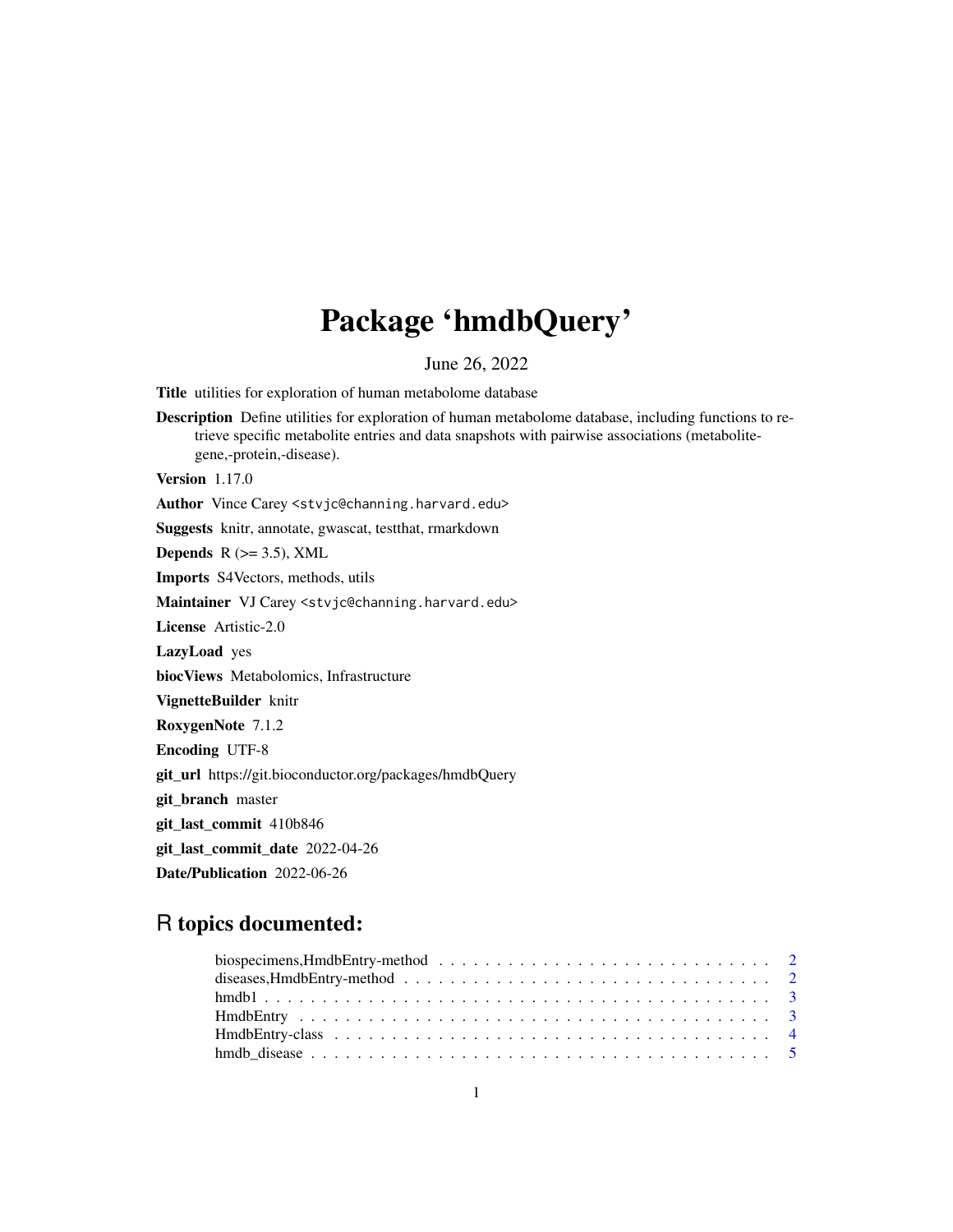<span id="page-1-0"></span>

| tissues, HmdbEntry-method $\ldots \ldots \ldots \ldots \ldots \ldots \ldots \ldots \ldots \ldots \ldots \ldots \ldots$ |
|------------------------------------------------------------------------------------------------------------------------|
|                                                                                                                        |

biospecimens,HmdbEntry-method

*extract biospecimen associations*

# Description

extract biospecimen associations

#### Usage

## S4 method for signature 'HmdbEntry' biospecimens(x)

#### Arguments

x HmdbEntry instance

# Value

character vector

#### Examples

data(hmdb1) biospecimens(hmdb1)

diseases,HmdbEntry-method

*extract disease associations*

# Description

extract disease associations

#### Usage

```
## S4 method for signature 'HmdbEntry'
diseases(x)
```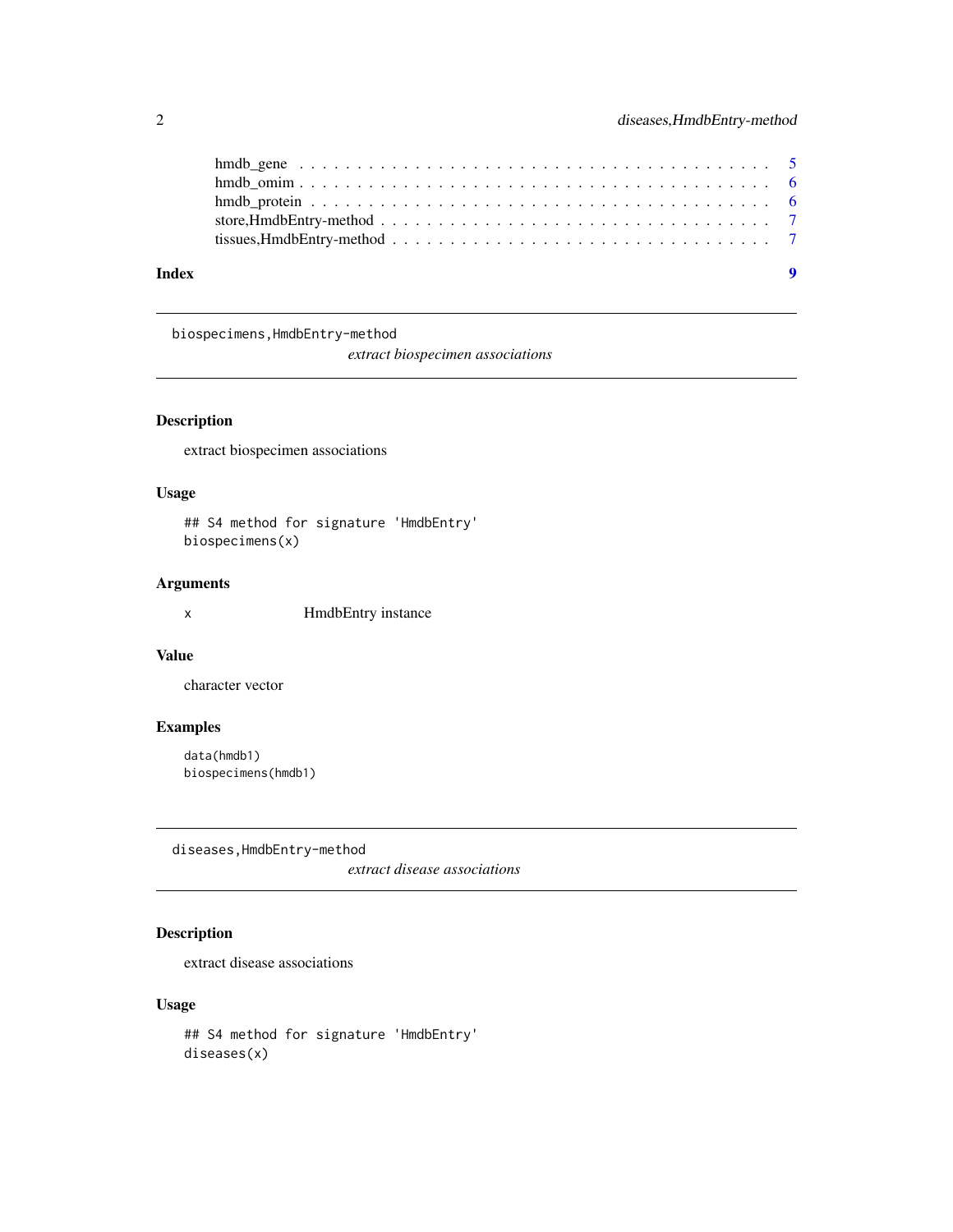#### <span id="page-2-0"></span> $h$ mdb1 3

#### Arguments

x HmdbEntry instance

# Value

DataFrame

# Examples

data(hmdb1) diseases(hmdb1)

hmdb1 *hmdb1: demonstration HMDB entry*

### Description

hmdb1: demonstration HMDB entry

# Usage

hmdb1

# Format

HmdbEntry instance

#### Source

www.hmdb.ca

HmdbEntry *Constructor for HmdbEntry instance*

# Description

Constructor for HmdbEntry instance

### Usage

```
HmdbEntry(
 prefix = "http://www.hmdb.ca/metabolites/",
 id = "HMDB0000001",
 keepFull = TRUE
)
```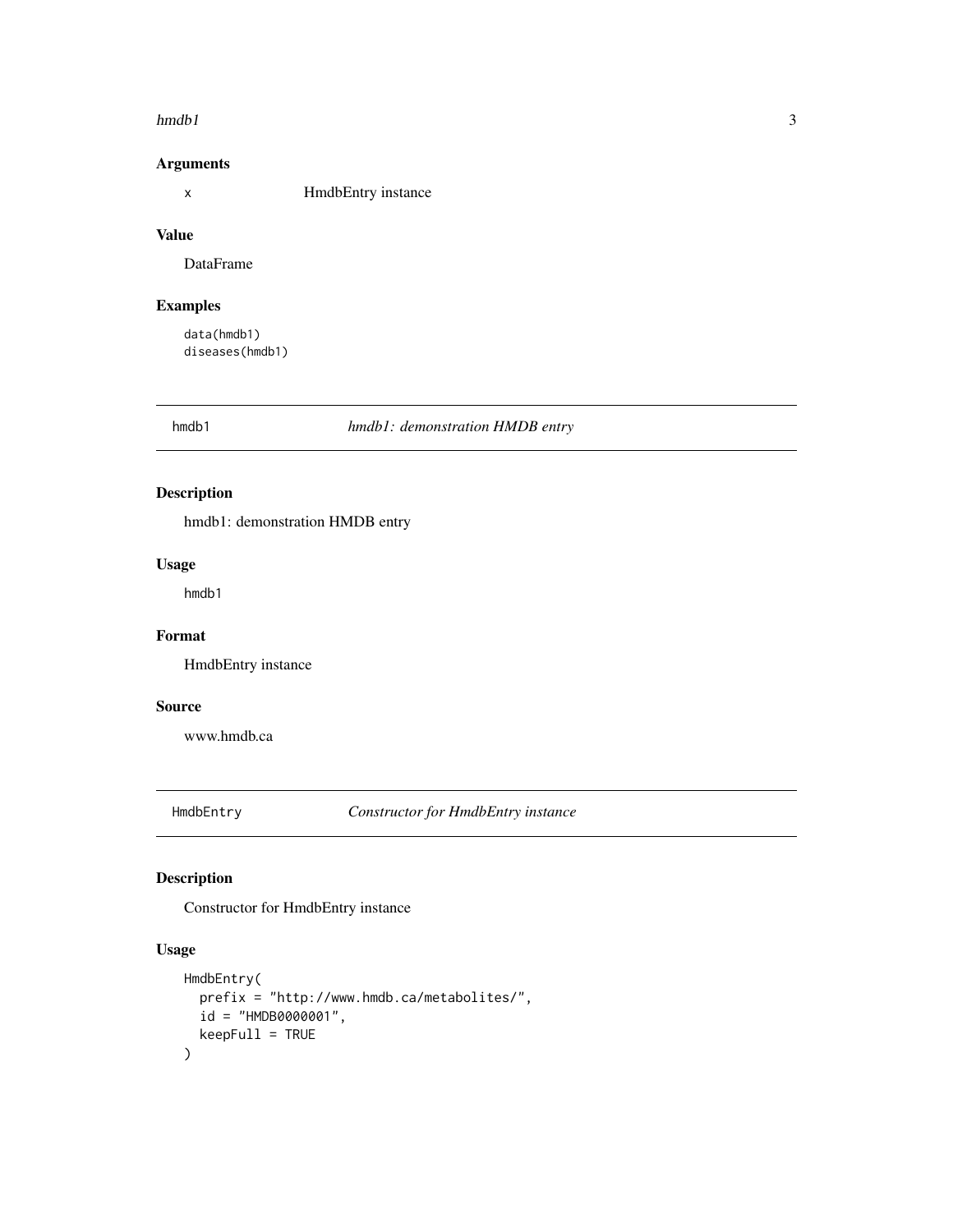#### <span id="page-3-0"></span>**Arguments**

| prefix   | $character(1) \text{ URL of HMDB source accepting queries for XML documents}$ |
|----------|-------------------------------------------------------------------------------|
| id       | $character(1)$ HMDB identifier tag                                            |
| keepFull | logical(1) indicating that entire parsed XML will be retained                 |

#### Value

instance of HmdbEntry, or a list

#### Note

The XML returned by hmdb.ca can have different structures for different metabolites. If the mapping form XML to list is not as anticipated for a given metabolite, the xmlToList result is returned with a warning. Such entries should be reported to the hmdbQuery maintainer for map revision.

#### Examples

HmdbEntry()

HmdbEntry-class *basic container for an HMDB metabolite entry*

#### Description

basic container for an HMDB metabolite entry

#### Slots

metabolite character(1) institutional name of metabolite

id HMDB identifier

diseases S4Vectors DataFrame instance listing associated diseases

biospecimens S4Vectors DataFrame instance listing associated biospecimens

tissues S4Vectors DataFrame instance listing associated tissues

store contains parsed XML

#### Note

Ontological tagging of diseases and other associated elements should be considered.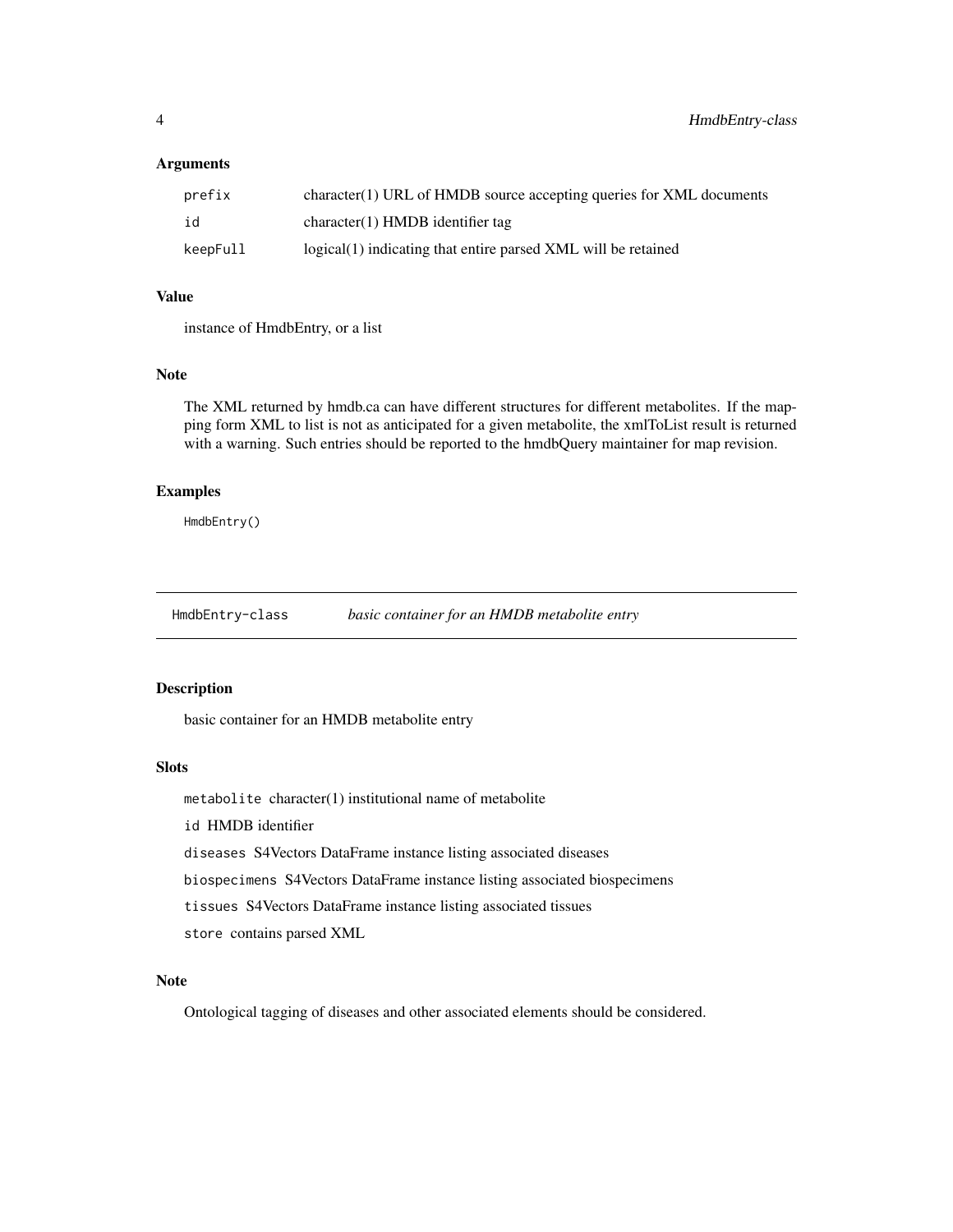<span id="page-4-0"></span>

### Description

hmdb\_disease: Sept 2017 extract from hmdb.ca of direct disease associations

### Usage

hmdb\_disease

#### Format

S4Vectors DataFrame

# Note

This table also includes a column of metabolite name.

#### Source

www.hmdb.ca xml

| hmdb_gene | hmdb_gene: Sept 2017 extract from hmdb.ca of direct gene associa- |  |  |  |
|-----------|-------------------------------------------------------------------|--|--|--|
|           | tions                                                             |  |  |  |

### Description

hmdb\_gene: Sept 2017 extract from hmdb.ca of direct gene associations

#### Usage

hmdb\_gene

# Format

S4Vectors DataFrame

#### Source

www.hmdb.ca xml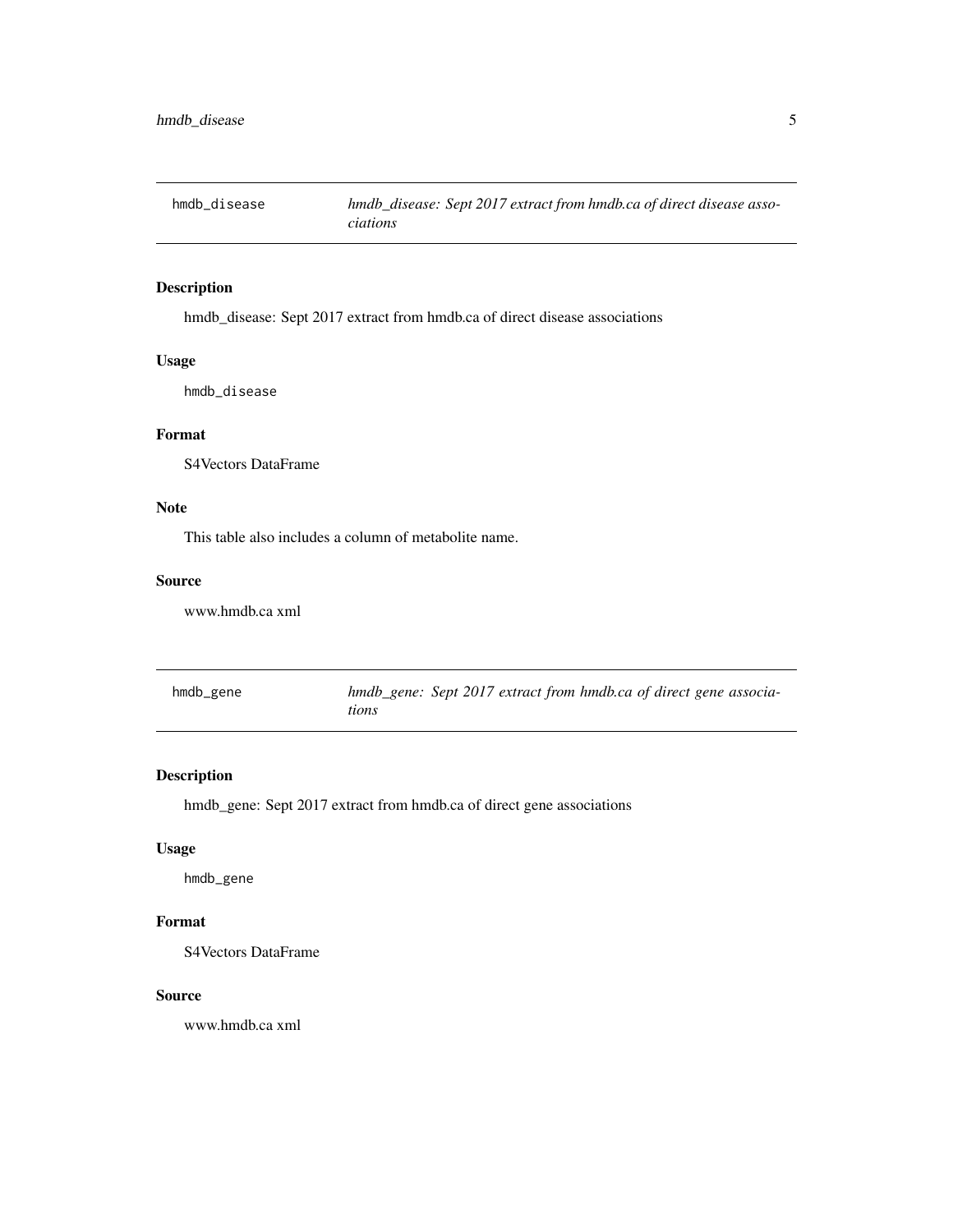<span id="page-5-0"></span>

### Description

hmdb\_omim: Sept 2017 extract from hmdb.ca of direct omim associations

### Usage

hmdb\_omim

# Format

S4Vectors DataFrame

#### Source

www.hmdb.ca xml

| hmdb_protein | hmdb_protein: Sept 2017 extract from hmdb.ca of direct protein asso- |
|--------------|----------------------------------------------------------------------|
|              | <i>ciations</i>                                                      |

### Description

hmdb\_protein: Sept 2017 extract from hmdb.ca of direct protein associations

### Usage

hmdb\_protein

#### Format

S4Vectors DataFrame

#### Source

www.hmdb.ca xml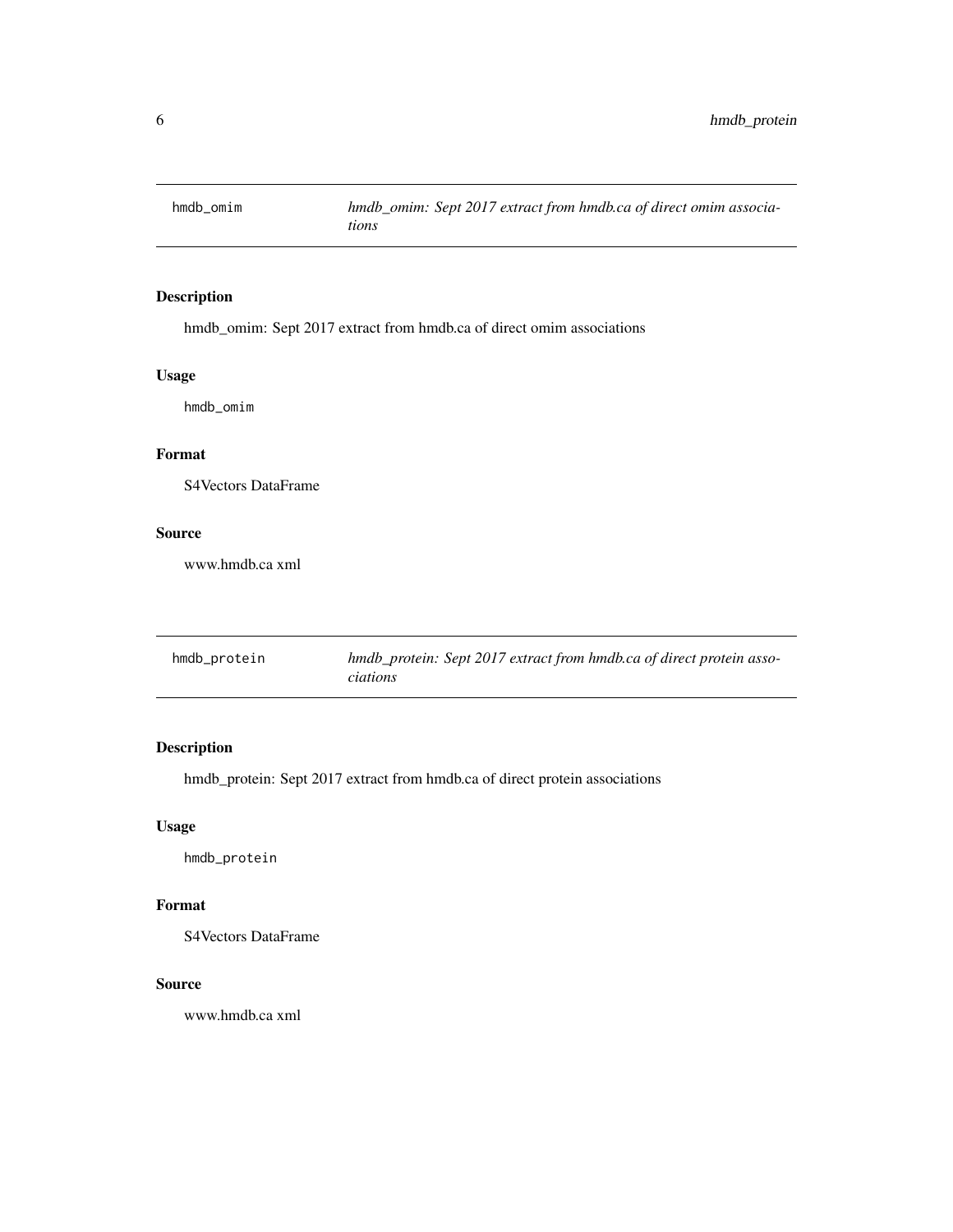<span id="page-6-0"></span>store,HmdbEntry-method

*extract general association metadata in store slot*

### Description

extract general association metadata in store slot

# Usage

## S4 method for signature 'HmdbEntry' store(x)

## Arguments

x HmdbEntry instance

#### Value

list

### Examples

```
data(hmdb1)
names(store(hmdb1))
```
tissues,HmdbEntry-method

*extract tissue associations*

# Description

extract tissue associations

### Usage

## S4 method for signature 'HmdbEntry' tissues(x)

### Arguments

x HmdbEntry instance

# Value

character vector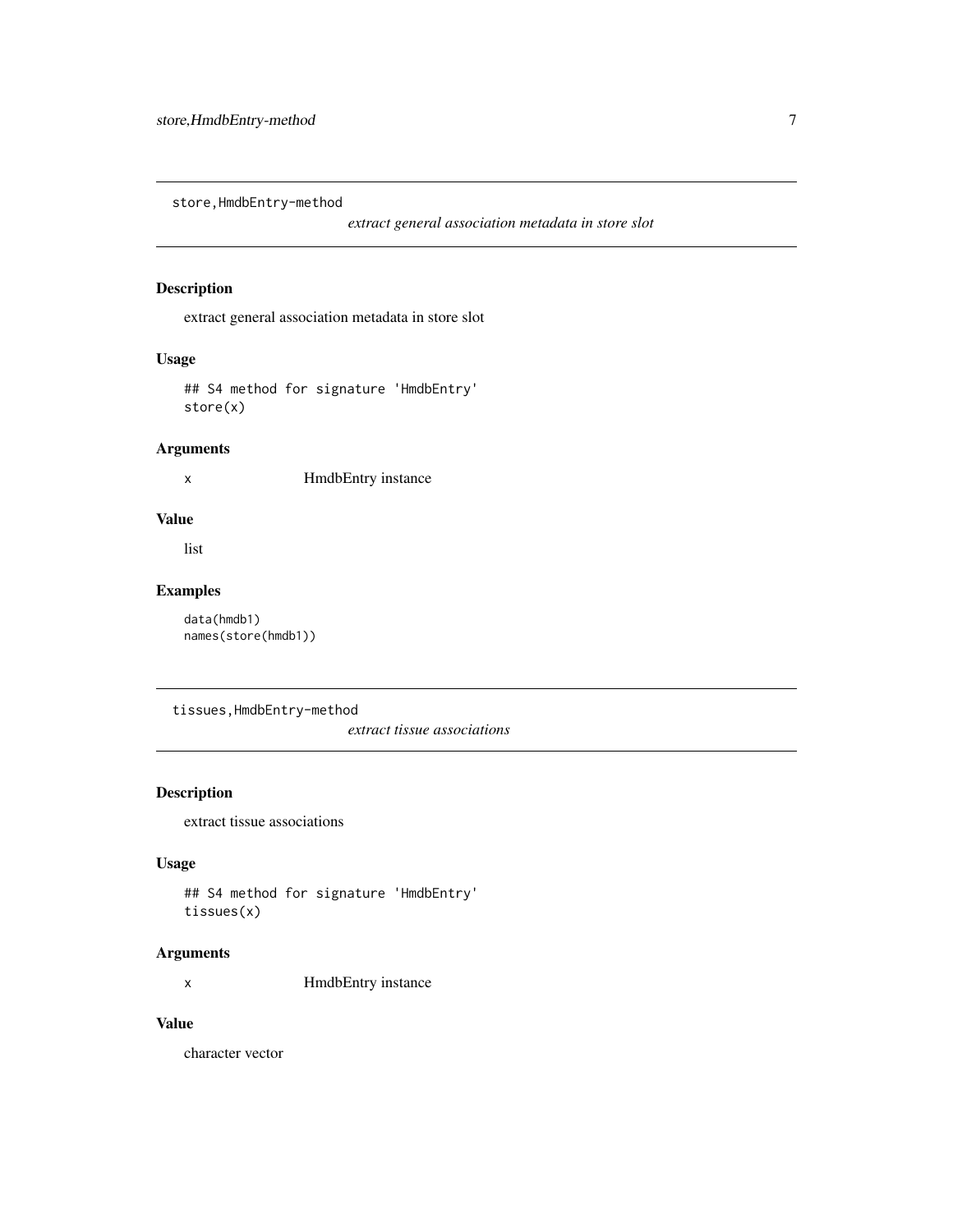8 tissues,HmdbEntry-method

# Examples

data(hmdb1) tissues(hmdb1)